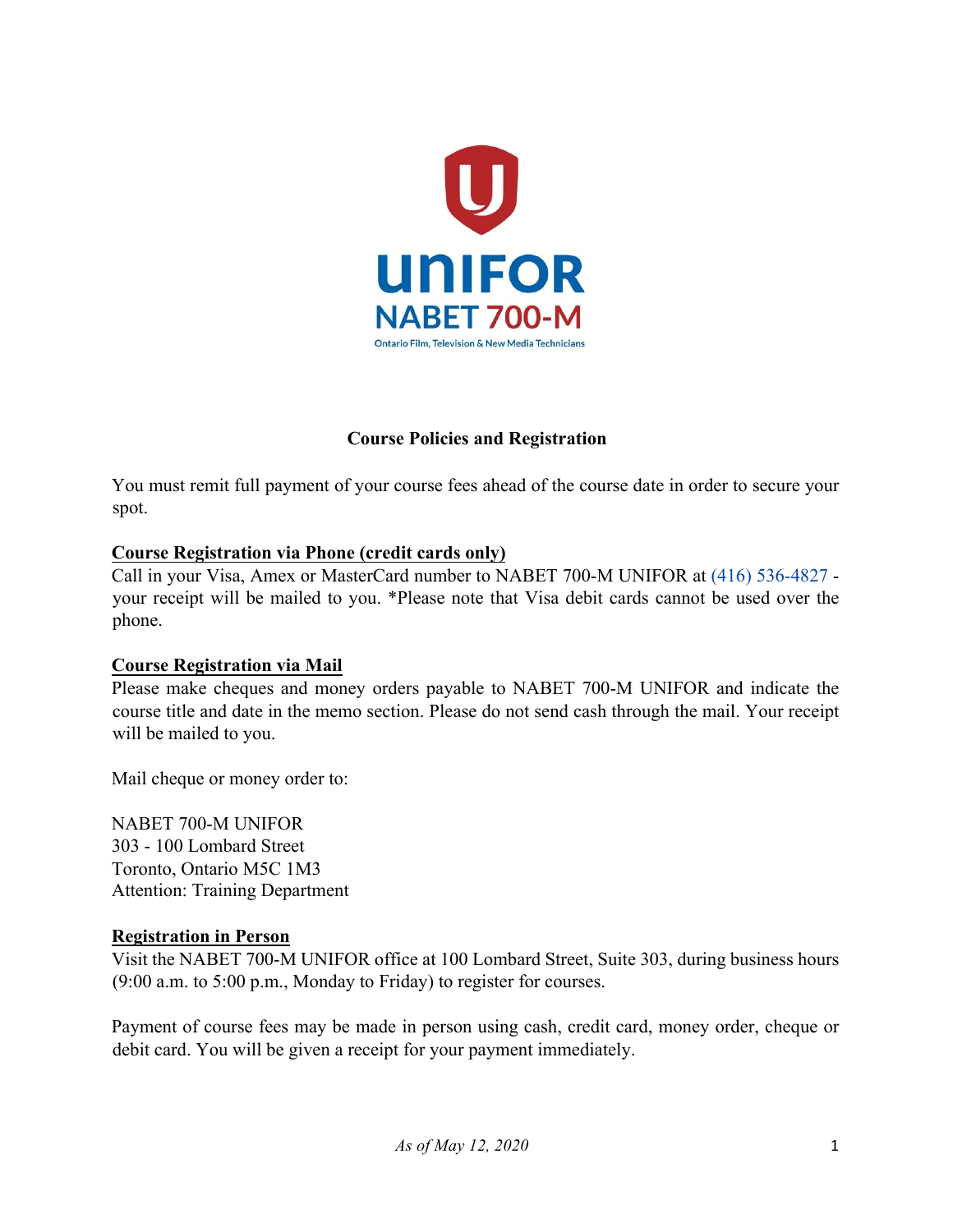## **Course Withdrawal**

Upon registration, participants are assuming all academic and financial responsibilities for their course(s) unless they withdraw via email or phone to the training coordinator a minimum of three business days before the course begins. At the time of withdrawal, course fees may be transferred to another upcoming course (space permitting) or fully refunded.

Participants who notify our office after the above deadline or not at all, are not eligible for a refund.

Specialized courses may have separate withdrawal and attendance policies.

If you do not receive your refund, please contact the office at (416) 536-4827 or info@nabet700.com.

### **Cancelled Courses**

Course content, fees, dates, times, or instructors are subject to change without prior notice. If it is necessary to cancel a course, registered participants will be contacted by phone at least 3 days prior to the course date. At that time, they may wish to transfer their course fee to another upcoming course or request a full refund. Refunds will be issued within 1-3 weeks depending on the method of payment.

If you do not receive your refund please contact the office at (416) 536-4827 or info@nabet700.com.

# **Training Reimbursement (Members only)**

Members may be eligible to receive up to 50% reimbursement for training taken outside of the NABET 700-M UNIFOR scheduled programs.

In order to be considered for this reimbursement, Members must provide the following documents to the Training Coordinator, Amber Munro.

- Letter of intent addressing the Executive Board Members explaining the reason for taking this course
- Course description and any supporting documents
- Receipt or proof of registration (you may submit your receipt after you have taken the course and will only be reimbursed once a receipt is submitted)
- Certificate (if applicable)

*Please note: the training must be relevant to the Member's specific category, department, and job.*

Once all documents have been received they will be presented at the next scheduled Executive Board meeting for review.

Once a decision has been made, the Training Coordinator will contact you.

A reimbursement cheque will be issued to the Member as soon as possible.